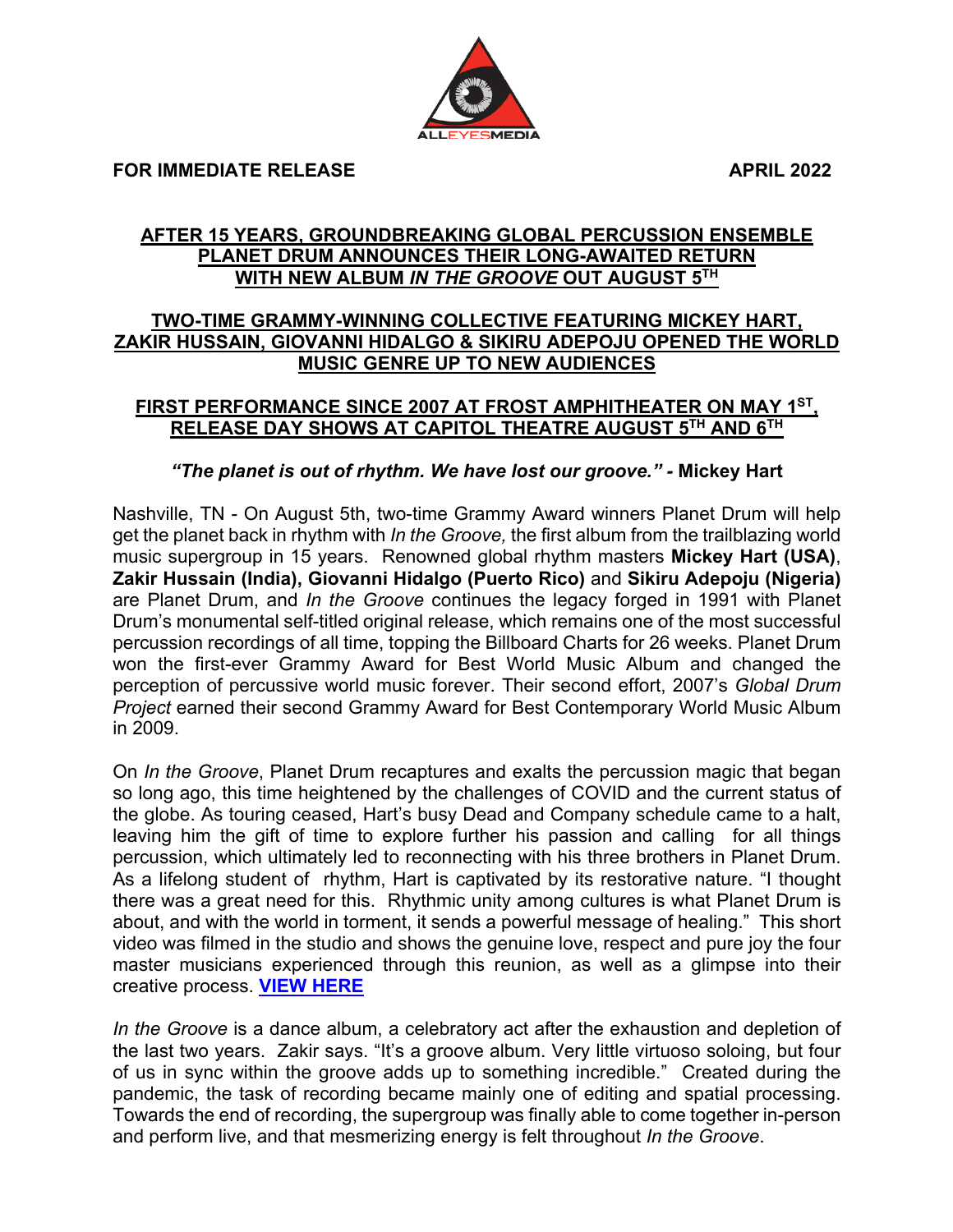Planet Drum's message of unity is needed now more than ever. In a world ripe with conflict and division, Planet Drum leads by example, symbolizing the idea of bringing different cultures together to create one collective rhythm. Working together for one goal creates stronger and more fulfilling human connections, understanding and ultimately, joy.

Planet Drum will share the groove with fans at their first live show in fifteen years on May 1st at the Frost Amphitheater. The supergroup will celebrate the release of *In the Groove*  with two performances, on August 5<sup>th</sup> and 6<sup>th</sup> at the Capitol Theatre in Port Chester NY. Go to **The Capitol Theatre for on-sale dates.** 

# **PLANET DRUM IS:**

**Mickey Hart:** Born in Brooklyn and raised on Long Island, Hart was the son of champion marching band drummers; he was born to drum. After high school, he played in Air Force marching bands before landing in the San Francisco Bay Area where one day he met Bill Kreuzmann of the Grateful Dead. Soon the band had two drummers. He began his life-long study of various world percussion traditions with the legendary Allarakha, whose work with Ravi Shankar redefined the place of tabla in Indian classical music. He began a solo recording career, often in partnership with Allarakha's son Zakir Hussain, while simultaneously taking on serious research on the history and anthropology of percussion. His studies led to a number of books, including *Drumming at the Edge of Magic* and *Planet Drum*, also the name of a band and hit CD which earned the first World Music Grammy.

**Zakir Hussain**: The pre-eminent classical tabla virtuoso of our time, Zakir Hussain is appreciated both in the field of percussion and in the music world at large as an international phenomenon. A national treasure in his native India, he is one of the world's most esteemed and influential musicians, renowned for his genre-defying collaborations in groups like *Shakti*, *Masters of Percussion*, the *Diga Rhythm Band*, *Planet Drum*, *Tabla Beat Scienc*e, *Sangam* with Charles Lloyd and Eric Harland, in trio with Bela Fleck and Edgar Meyer and, most recently, with Herbie Hancock. As a composer, he has scored music for numerous feature films, major events and productions and has created three concertos. He has taught at Stanford, Princeton, and U.C. Berkeley. On January 15, 2018, HarperCollins India released Zakir's long-awaited oral memoir, (available on Amazon), *A Life in Music*, by Nasreen Munni Kabir, the distinguished British television producer, director, and author.

**Sikiru Adepoju:** Born in Nigeria to a family so firmly ensconced in music that his father's first name meant "descended from drummers," Sikiru was still in his teens when he began touring and recording with the Inter-Reformers Band, led by one of the true pioneers of Afro-Beat, Nigerian Juju artist Chief Commander Ebenezer Obey. He came to the U.S. in 1985 to play with O. J. Ekemode's Nigerian All-Stars, and soon after connected with Babatunde Olatunji and became an essential member of the Drums of Passion. Knowing Olatunji brought him into the musical orbit of Mickey Hart, where he has contributed to projects from Planet Drum and the Global Drum Project to albums like *Mystery Box*, *Supralingua,* and *At The Edge*. He has also recorded with Carlos Santana,